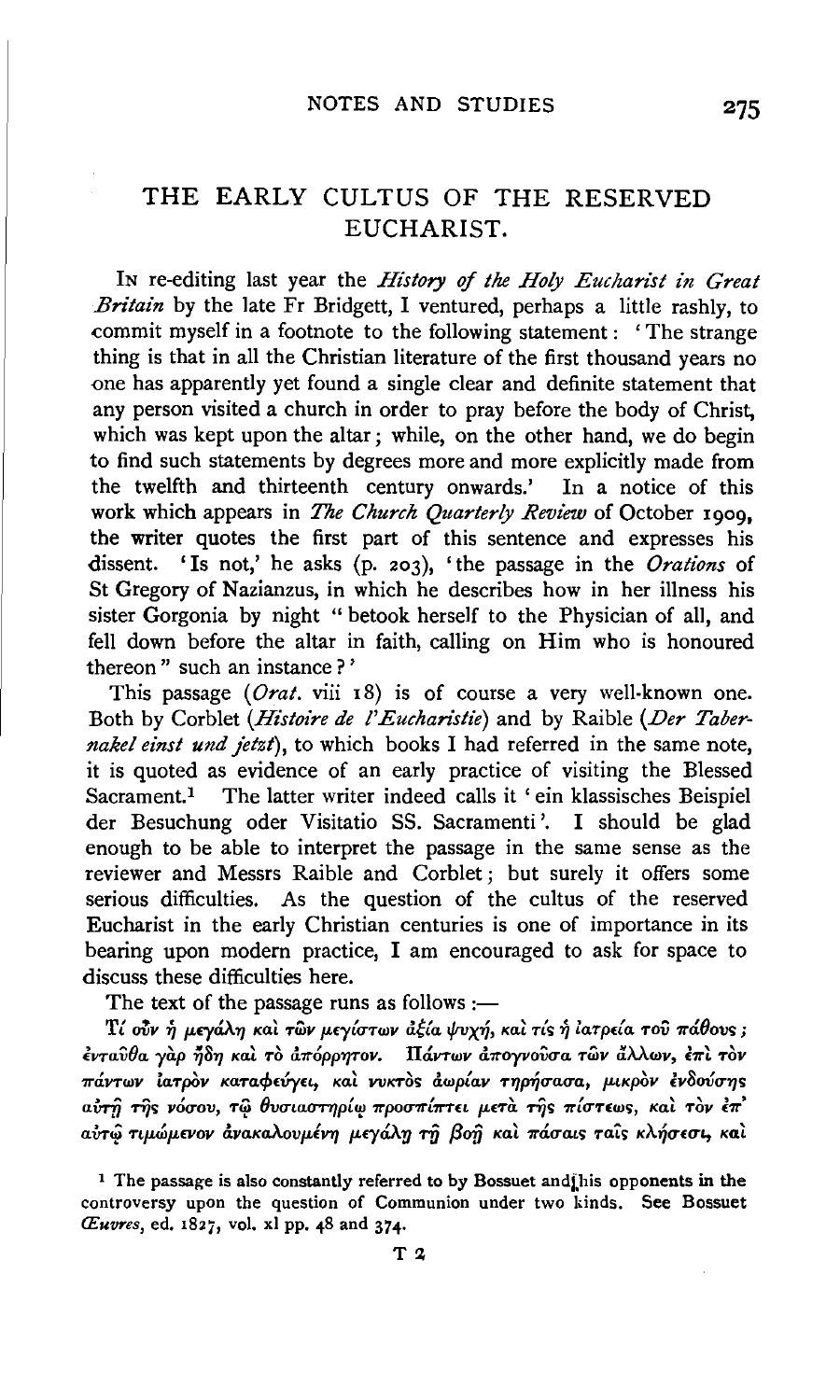#### 276 THE JOURNAL OF THEOLOGICAL STUDIES

πασών αύτον των πώποτε δυνάμεων ύπομνήσασα, σοφή γαρ έκείνη και τα παλαιά και τα νέα, τέλος εύσεβη τινα και καλην αναισχυντίαν αναισχυντεί· μιμείται την τοίς κρασπέδοις Χριστού ξηράνασαν πηγήν αίματος. Καί τί ποιεί; Τω θυσιαστηρίω την κεφαλήν έαυτης προσθείσα μετά της ίσης βοής. και δάκρυσι τούτο πλουσίοις, ώσπέρ τις πάλαι τούς πόδας Χριστού, καταβρέχουσα, και μη πρότερον άνήσειν, ή της υγιείας τυχείν άπειλούσα· είτα τώ παρ' έαυτης φαρμάκω τούτω το σώμα παν επαλείφουσα, και εί πού τι των αντιτύπων του τιμίου σώματος ή του αίματος ή χειρ έθησαύρισεν, τουτο καταμιγνύσα τοίς δάκρυσιν, ω του θαύματος, άπηλθεν εύθυς αίσθομένη της σωτηρίας, κούφη και σώμα και ψυχήν και διάνοιαν, μισθον ελπίδος λαβούσα το ελπιζόμενον, και τη της ψυχής εύρωστία κομισαμένη την του σώματος. Taîra μενάλα μέν, ού ψευδή δέ.

Now, of course, if we start with the conviction that by the words 'Him who is honoured thereon' (ròv  $\epsilon \pi$ ' avr $\hat{\varphi}$   $\tau \mu \omega \mu \epsilon \nu \omega v$ ) is meant Christ who is continually present upon the altar, the question is at an end. But have we any reason to assume that the arrangement which we commonly see in churches at the present day, and according to which the Blessed Sacrament is reserved upon the high altar, was practised in the days of St Gregory? I know of none, except such reason as is furnished by what we find in the remainder of this extract. Taken by itself it seems to me that when we read in any early document of a person visiting a church to pray to 'Him who is honoured upon' the altar,<sup>1</sup> we cannot legitimately infer more than that the devotee wished to pray to God who is honoured and present 'upon' that altar every time the holy Liturgy is celebrated there. In other words, as I conceive, the early Christians visited a church, not as the place in which Christ constantly dwelt, but as a place which He frequented. Τf there were evidence forthcoming *aliunde* that at this period the reserved Eucharist was permanently kept upon the altar, the case would be different; but is there any evidence sufficient to prove this? The passage of Optatus of Milevis which is often appealed to in this connexion (de schis. Don. vi  $\bar{1}$ ; Migne P. L. xi c. 1066) seems distinctly to tell the other way. The altar is there no doubt called sedes et corporis et sanguinis Christi, and it is even referred to as the place ubi corpus Christi habitabat; but on the other hand all this must be interpreted according to the words which describe the altar in the same context as the place 'where Christ's body and blood dwelt for a certain brief space' ('Quid vos offenderat Christus cuius illic per certa momenta corpus et sanguis habitabant?')

None the less, I may possibly be told, it is precisely what follows in the present extract which puts the matter beyond dispute. Did not

<sup>&</sup>lt;sup>1</sup> It has been suggested to me that  $\frac{1}{4}\pi'$  avr $\hat{\varphi}$  need mean no more than 'at it.'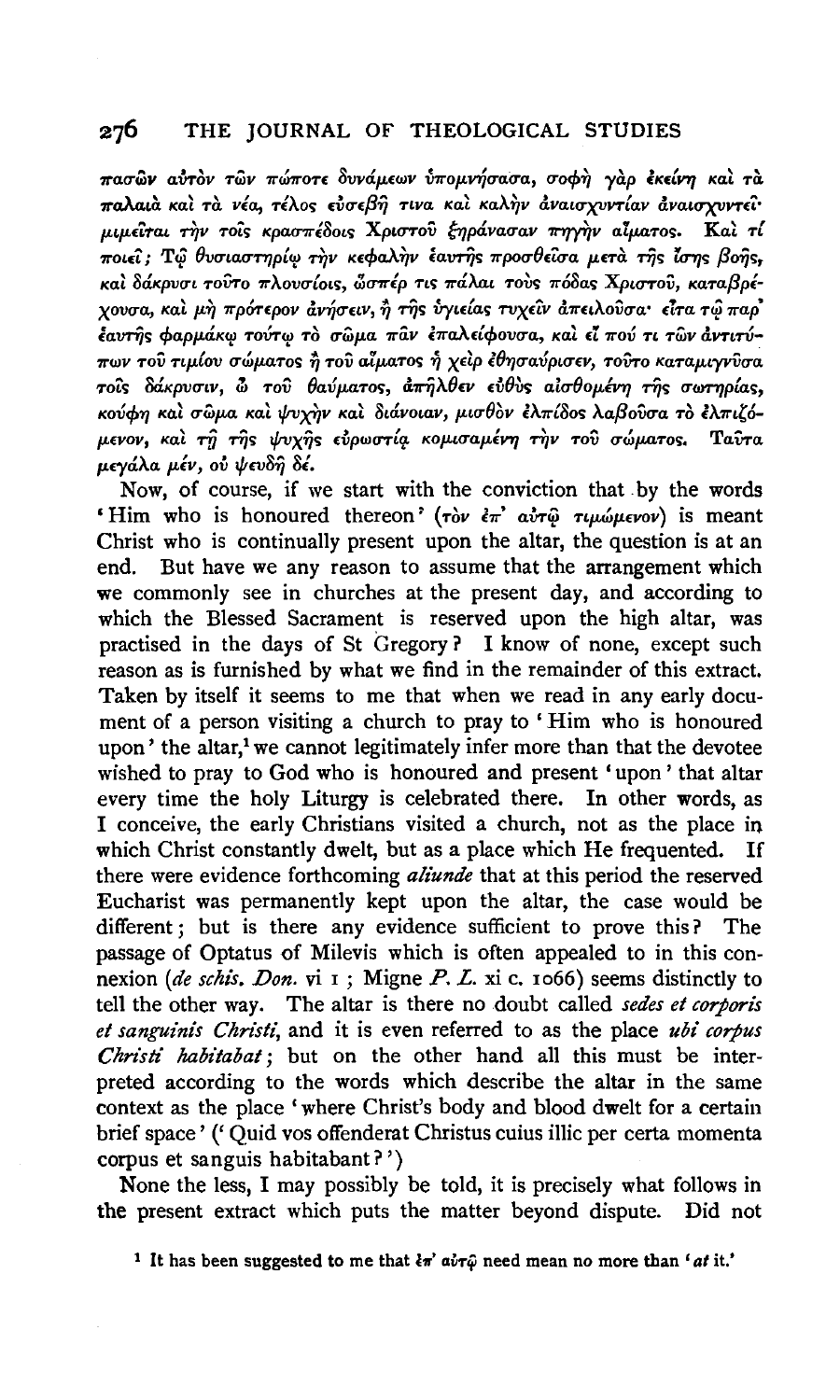Gorgonia put forth her hand, take from the altar the Body and Blood of Christ, and anoint herself therewith ?

The passage is by no means clear, and I am not even sure what is the precise interpretation adopted by my critic ; but there seem at any rate to be three main possibilities.

(a) Gorgonia brought with her in her hand, or fetched from her chamber, a portion of 'the antitypes of the precious body *or* blood'.

This is clearly the interpretation followed by Bossuet and Corblet, and is perhaps the most common.

(b) Gorgonia took from a receptacle upon the altar 'the antitypes of the body or blood' which she mingled with her tears.

This I imagine to be the interpretation preferred by my critic, because otherwise he has no reason to suppose a visit to the Blessed Sacrament to be meant, or to assume that the Eucharist was reserved in the church. As already observed, the prayer 'to Him who is honoured upon the altar' by itself does not prove this.

This also appears to be the interpretation implied in Dr Darwell Stone's translation of the passage in his *History* of *the Doctrine of the Holy Eucharist. <sup>1</sup>*

' Placing her head on the altar, with another great cry and with a wealth of tears like one who of old bedewed the feet of Christ, and declaring that she would not let go until she was made well, she then applied to her whole body this medicine which she had, even such a portion of the antitypes of the honourable body and *(sic)* blood as she treasured in her hand and mingled with this act her tears.'

 $(c)$  Gorgonia visited the altar as God's resting-place, and then put out her hand in the hope of finding some few crumbs or traces of the sacred species, such as would hardly fail to be left where the liturgy was frequently celebrated.

This, though not free from difficulty, is the explanation which seems to me the most satisfactory.

And first, the puzzle obviously created by interpretation  $(a)$  is this. Why, if Gorgonia already had the Blessed Eucharist in her possession, did she consider it necessary to go to the church and throw herself before the altar? Still more, why should she do this at the dead of night, waiting until there was some temporary amelioration in her illness? If she had wished to 'anoint ' herself with the sacred species, as of course we know from St Cyril of Jerusalem that Christians did in a partial way when receiving the chalice, it would have been easy for her to do this in her chamber when her illness was at its worst. Even if we assume that the Eucharist was reserved upon the altar, the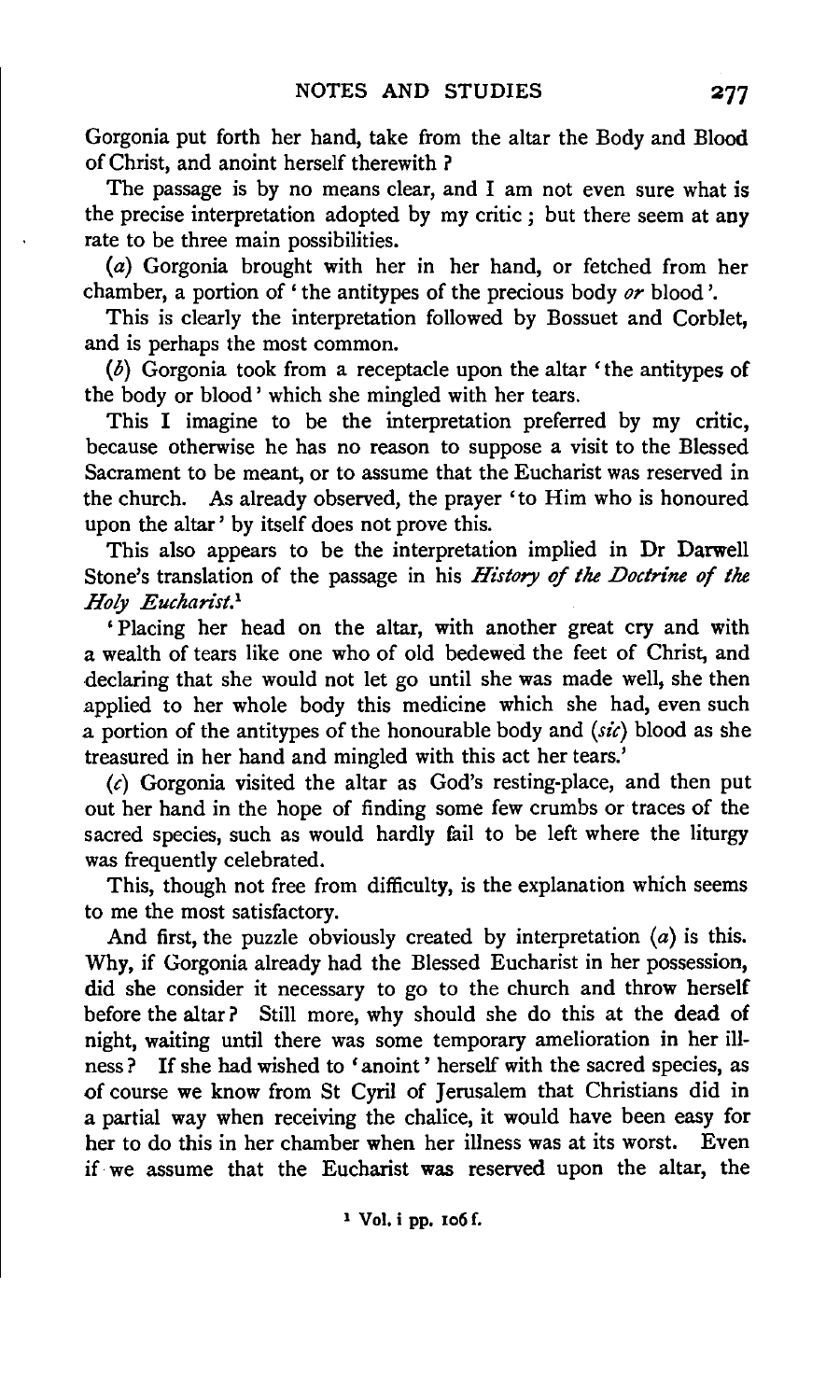## 278 THE JOURNAL OF THEOLOGICAL STUDIES

description given by St Gregory, and especially the oratorical effect as of a climax of pious audacity-a sudden inspiration-which is conspicuous in the passage, does not seem to me to fit the case of one who had deliberately brought the Holy Eucharist down with her in her hand knowing quite well what she was going to do.

With regard to interpretation  $(b)$ , it has been pointed out to me that the aorist  $\frac{2}{3}$   $\theta$ *n* $\sigma$ *av* $\rho$ *u* $\sigma$ *ev* implies a momentary act of appropriation. It is not, as Dr Stone's rendering implies, that Gorgonia 'treasured' something she already possessed, but that she then and there 'made ' something 'her treasure', 'took possession of' it. And the whole indefinite form of the statement and especially the conjunction  $\check{\eta}$ , instead of  $\kappa a^2$ ( , , .... , , ... ' ' -A .... ff f! ' ,() ' £L 'I!'OV TL TWV aVTLTV'I!'WV TOV 7'LJJ.LOV uwp.aTo<; TJ TOV atp.aTo<; 7J *X£LP* £ 7JUav- $\omega \sigma \epsilon \nu$ ), which Dr Stone ignores in his translation, seems ill to describe the act of one who deliberately opens a receptacle and takes out what is contained there. Besides, it is, to say the least, doubtful, whether the Eucharist was so commonly reserved under the species of wine as to make it likely that St Gregory would suggest such an alternative.

I am inclined then to regard  $(c)$  as offering the most probable solution. Gorgonia, after protracted suffering, awaits an opportunity when she can throw herself unobserved before the altar of God. Moved with the spirit of the woman with the issue of blood, she clings to the altar and tells Him she will not let go until she be made well. She bedews her body not with 'this already mentioned remedy she had ', but with 'this remedy which came from herself' ( $\tau \hat{\varphi} \pi a \rho' \hat{\epsilon} a \nu \hat{\tau} \hat{\eta}$ s φαρμάκ $\varphi$  $\tau o\nu\tau\omega$ ), i.e. her tears—tears of faith like those of the woman who was a sinner-mingling with these tears whatever crumbs or traces of the species of the sacred body *or* blood her (moist) hand had enriched itself with. Dr Darwell Stone seems to understand 'this medicine which she had ' as the Blessed Sacrament itself, and he makes the following  $\kappa a i$  explanatory, 'even such a portion of the antitypes',  $\&c$ . but I do not clearly see the need for this violence.

There is one more difficulty, a historical one. Had Gorgonia received baptism at the time this incident occurred ? When she died, it is Gregory himself tells us so, she had only *recently* been baptized *(Orat.* viii 14 and *zo).* But this sickness from which she recovered by miracle was not her last sickness. Moreover, Gregory speaks with admiration of her keeping the miracle concealed, and he implies (cap. 16) that he and Faustinus, bishop of Iconium, who alone shared the secret, had known it and kept silence for some time. If we may suppose that Gorgonia was still unbaptized when this miraculous cure took place, her pious audacity in clasping the altar and watering it with her tears is thrown into higher relief; moreover, we can conceive that one unbaptized might adopt this course, seeing that to receive, touch,